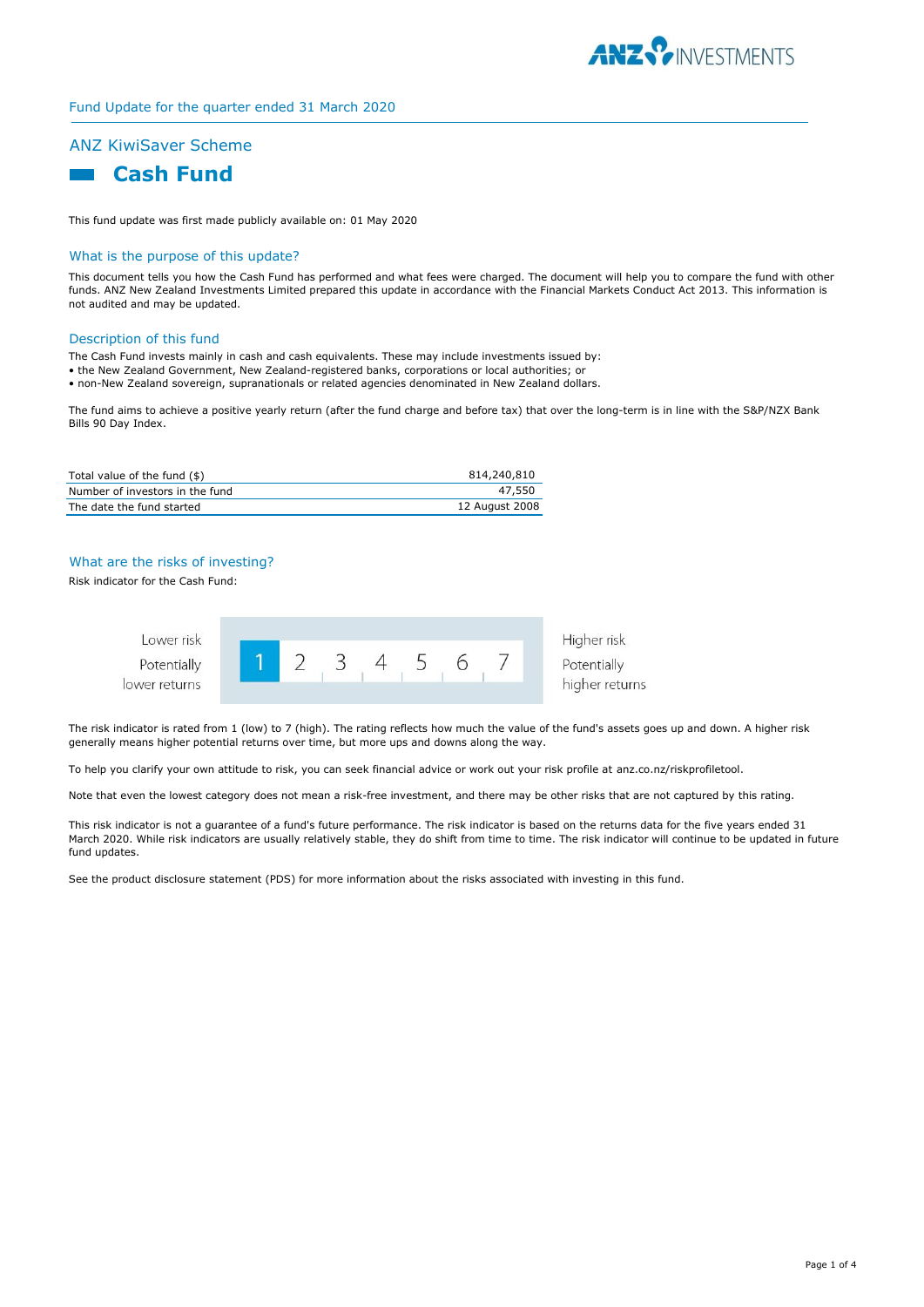## How has the fund performed?

|                                               | Average over past<br>five years<br>Past year |       |  |
|-----------------------------------------------|----------------------------------------------|-------|--|
| Annual return                                 |                                              |       |  |
|                                               |                                              |       |  |
| (after deductions for charges and tax)        | 1.69%                                        | 1.32% |  |
| Annual return                                 |                                              |       |  |
| (after deductions for charges but before tax) | 2.35%                                        | 1.83% |  |
| Market index annual return                    |                                              |       |  |
| (reflects no deduction for charges and tax)   | 2.21%                                        | 1.54% |  |

The market index annual return shows the return of the S&P/NZX Bank Bills 90 Day Index.

Additional information about the market index is available in the statement of investment policy and objectives on the offer register at www.discloseregister.companiesoffice.govt.nz.



# **Annual return graph**

This shows the return after fund charges and tax for each of the last 10 years ending 31 March. The last bar shows the average annual return for the last 10 years, up to 31 March 2020.

**Important:** This does not tell you how the fund will perform in the future.

Returns in this update are after tax at the highest prescribed investor rate (PIR) of tax for an individual New Zealand resident. Your tax may be lower.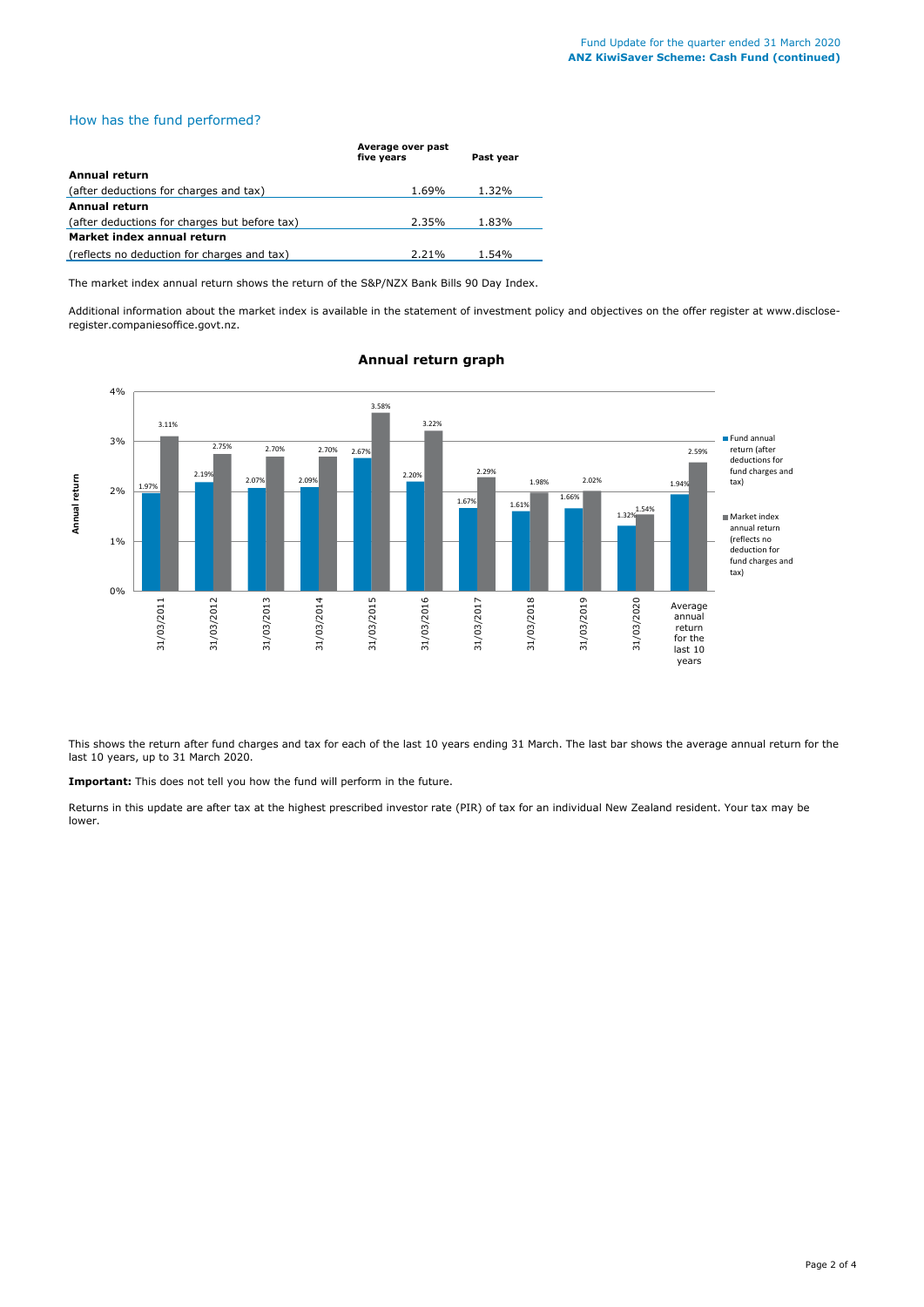## What fees are investors charged?

Investors in the Cash Fund are charged fund charges. In the year to 31 March 2019 these were:

|                                             | % of net asset value |
|---------------------------------------------|----------------------|
| Total fund charges <sup>1*</sup>            | 0.38%                |
| Which are made up of:                       |                      |
| Total management and administration charges | 0.38%                |
| Including:                                  |                      |
| Manager's basic fee                         | 0.33%                |
| Other management and administration charges | 0.05%                |
| Total performance based fees                | $0.00\%$             |
|                                             |                      |

|                               | Dollar amount per investor |
|-------------------------------|----------------------------|
| <b>Other charges</b>          |                            |
| Membership fee <sup>2**</sup> | \$24                       |

\* The manager expects that the fund charges for the next scheme year will be different from the fund charges disclosed in this fund update because the manager's basic fee was reduced on 28 June 2019 from 0.33% to 0.19% per year.

\*\* From 1 April 2019, the membership fee was removed for members under 18 years and reduced from \$24 to \$18 per year for all other members.

Investors are not currently charged individual action fees for specific actions or decisions (for example, for withdrawing from or switching funds). See the PDS for more information about Scheme fees.

Small differences in fees and charges can have a big impact on your investment over the long term.

## Example of how this applies to an investor

Sarah had \$10,000 in the fund at the start of the year and did not make any further contributions. At the end of the year, Sarah received a return after fund charges were deducted of \$132 (that is 1.32% of her inital \$10,000). Sarah also paid \$24 in other charges. This gives Sarah a total gain after tax of \$108 for the year.

#### What does the fund invest in?

**Actual investment mix<sup>3</sup> Target investment mix<sup>3</sup>**

This shows the types of assets that the fund invests in. This shows the mix of assets that the fund generally intends to invest in.